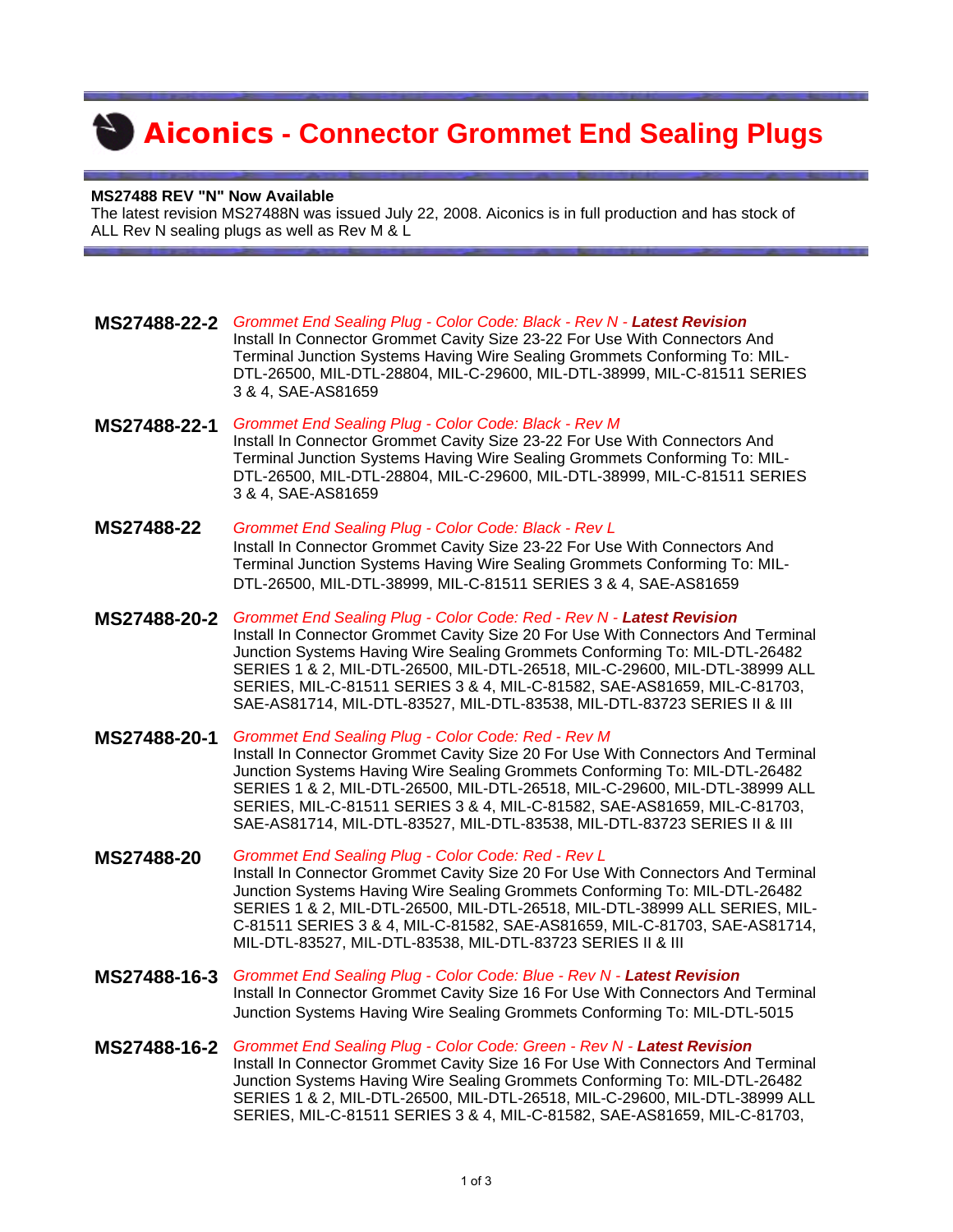## SAE-AS81714, MIL-DTL-83527, MIL-DTL-83538, MIL-DTL-83723 SERIES II & III

**MS27488-16-1** *Grommet End Sealing Plug - Color Code: Blue - Rev M*  Install In Connector Grommet Cavity Size 16 For Use With Connectors And Terminal Junction Systems Having Wire Sealing Grommets Conforming To: MIL-DTL-26482 SERIES 1 & 2, MIL-DTL-26500, MIL-DTL-26518, MIL-C-29600, MIL-DTL-38999 ALL SERIES, MIL-C-81511 SERIES 3 & 4, MIL-C-81582, SAE-AS81659, MIL-C-81703, SAE-AS81714, MIL-DTL-83527, MIL-DTL-83538, MIL-DTL-83723 SERIES II & III

- **MS27488-16** *Grommet End Sealing Plug Color Code: Blue Rev L*  Install In Connector Grommet Cavity Size 16 For Use With Connectors And Terminal Junction Systems Having Wire Sealing Grommets Conforming To: MIL-DTL-5015, MIL-DTL-26482 SERIES 1 & 2, MIL-DTL-26500, MIL-DTL-26518, MIL-DTL-38999 ALL SERIES, MIL-C-81511 SERIES 3 & 4, MIL-C-81582, SAE-AS81659, MIL-C-81703, SAE-AS81714, MIL-DTL-83527, MIL-DTL-83538, MIL-DTL-83723 SERIES II & III
- **MS27488-12-3** *Grommet End Sealing Plug Color Code: Yellow Rev N Latest Revision* Install In Connector Grommet Cavity Size 16 For Use With Connectors And Terminal Junction Systems Having Wire Sealing Grommets Conforming To: MIL-DTL-5015
- **MS27488-12-2** *Grommet End Sealing Plug Color Code: Orange Rev N Latest Revision* Install In Connector Grommet Cavity Size 12 For Use With Connectors And Terminal Junction Systems Having Wire Sealing Grommets Conforming To: MIL-DTL-26482 SERIES 1 & 2, MIL-DTL-26500, MIL-DTL-26518, MIL-C-29600, MIL-DTL-38999 ALL SERIES, MIL-C-81511 SERIES 3 & 4, MIL-C-81582, SAE-AS81659, MIL-C-81703, SAE-AS81714, MIL-DTL-83527, MIL-DTL-83538, MIL-DTL-83723 SERIES II & III
- **MS27488-12-1** *Grommet End Sealing Plug Color Code: Yellow Rev M*  Install In Connector Grommet Cavity Size 12 For Use With Connectors And Terminal Junction Systems Having Wire Sealing Grommets Conforming To: MIL-DTL-26482 SERIES 1 & 2, MIL-DTL-26500, MIL-DTL-26518, MIL-C-29600, MIL-DTL-38999 ALL SERIES, MIL-C-81511 SERIES 3 & 4, MIL-C-81582, SAE-AS81659, MIL-C-81703, SAE-AS81714, MIL-DTL-83527, MIL-DTL-83538, MIL-DTL-83723 SERIES II & III
- **MS27488-12** *Grommet End Sealing Plug Color Code: Yellow Rev L*  Install In Connector Grommet Cavity Size 12 For Use With Connectors And Terminal Junction Systems Having Wire Sealing Grommets Conforming To: MIL-DTL-5015, MIL-DTL-26482 SERIES 1 & 2, MIL-DTL-26500, MIL-DTL-26518, MIL-DTL-38999 ALL SERIES, MIL-C-81511 SERIES 3 & 4, MIL-C-81582, SAE-AS81659, MIL-C-81703, SAE-AS81714, MIL-DTL-83527, MIL-DTL-83538, MIL-DTL-83723 SERIES II & III
- **MS27488-8-3** *Grommet End Sealing Plug Color Code: Red -Rev N Latest Revision* Install In Connector Grommet Cavity Size 8 For Use With Connectors And Terminal Junction Systems Having Wire Sealing Grommets Conforming To: MIL-DTL-5015
- **MS27488-8-1** *Grommet End Sealing Plug Color Code: Red Rev M*  Install In Connector Grommet Cavity Size 8 For Use With Connectors And Terminal Junction Systems Having Wire Sealing Grommets Conforming To: MIL-DTL-5015
- **MS27488-8** *Grommet End Sealing Plug Color Code: Red Rev L*  Install In Connector Grommet Cavity Size 8 For Use With Connectors And Terminal Junction Systems Having Wire Sealing Grommets Conforming To: MIL-DTL-5015
- **MS27488-4-3** *Grommet End Sealing Plug Color Code: Red Rev N Latest Revision* Install In Connector Grommet Cavity Size 4 For Use With Connectors And Terminal Junction Systems Having Wire Sealing Grommets Conforming To: MIL-DTL-5015
- **MS27488-4-1** *Grommet End Sealing Plug Color Code: Blue Rev M*